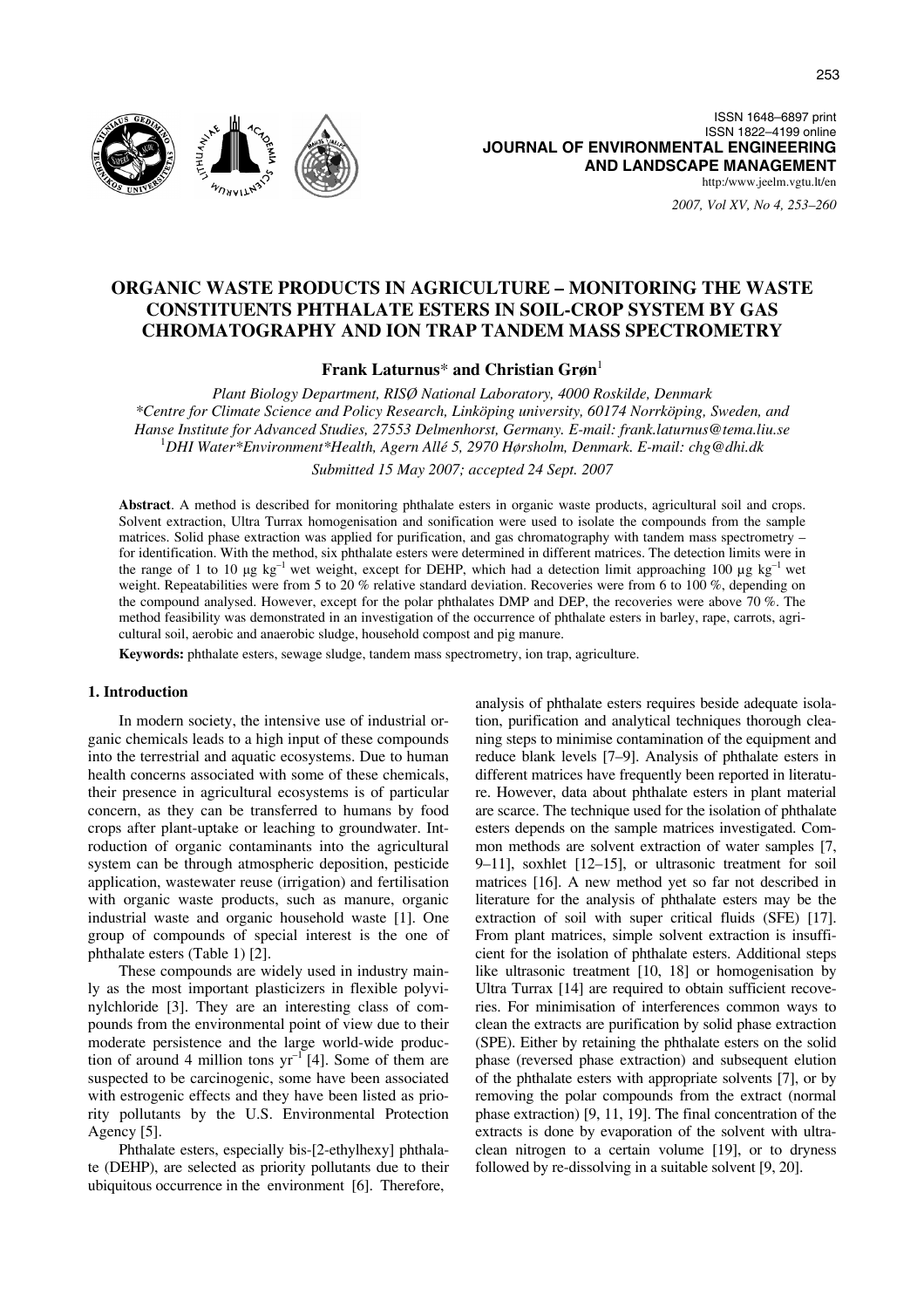| $R_2$                     |             |                                                            |                          |                              |                                                                                     |  |  |
|---------------------------|-------------|------------------------------------------------------------|--------------------------|------------------------------|-------------------------------------------------------------------------------------|--|--|
| Phthalate<br>ester        | Acronym     | $R_1/R_2$                                                  | Molecular<br>mass<br>[g] | Mass spectrometric<br>method | m/z of selected mother ion fragments<br>and corresponding daughter ion<br>fragments |  |  |
| dimethyl-                 | DMP         | $R_1/R_2 = CH_3$                                           | 194.19                   | $SIM1$ , $CID2$ 0 V          | 163                                                                                 |  |  |
| diethyl-                  | <b>DEP</b>  | $R_1/R_2 = C_2H_5$                                         | 222.20                   | $MS-MS3$ , CID 46V           | $149 \rightarrow 121 + 65$                                                          |  |  |
| di-n-butyl-               | <b>DBP</b>  | $R_1/R_2 = C_2H_9$                                         | 278.35                   | MS-MS, CID 46V               | $149 \rightarrow 121 + 65$                                                          |  |  |
| benzylbutyl-              | <b>BBP</b>  | $R_1 = C_7H_7$<br>$R_2 = C_4H_9$                           | 312.37                   | MS-MS, CID 46V               | $149 \rightarrow 121 + 65$                                                          |  |  |
| bis $[2-$<br>ethylhexyl]- | <b>DEHP</b> | $R_1/R_2 = C_8H_{17}$                                      | 390.59                   | MS-MS, CID 46V               | $149 \rightarrow 121 + 65$                                                          |  |  |
| dioctyl-                  | DOP         | $R_1/R_2 = C_8H_{17}$                                      | 390.59                   | MS-MS, CID 46V               | $149 \rightarrow 121 + 65$                                                          |  |  |
| $\mathbf{1}$              |             | $21$ and $21$ and $21$ and $21$ and $21$ and $21$ and $21$ | 2 <sub>1</sub>           |                              |                                                                                     |  |  |

C O

O

 $R_{1}$ 

O

#### **Table 1.** Mass spectrometric data of different phthalate esters

 $<sup>1</sup>$  single ion monitoring  $<sup>2</sup>$  collusion induced dissociation  $<sup>3</sup>$  tandem mass spectrometry</sup></sup></sup>

As the disposal of organic waste products becomes more and more a problem in modern society, the application of organic waste in agriculture may be an efficient and low-cost method for disposal. To ensure a safe food production any possible risks resulting from the application of organic waste in agriculture have to be investigated. To do so sensitive, multiple-applicable, fast and reliable analytical techniques are necessary. In this study, a method is described to analyse six different phthalate esters simultaneously in crops and organic waste samples. The results of the investigation of barley, rape, carrots, agricultural soil, pig manure, household compost, aerobic sludge and anaerobic sludge are presented.

# **2. Material and methods**

**Glassware.** All glassware first was cleaned in an ordinary dishwasher and dried in a drying-oven. Then, the glassware was heated for 1 hour at 500 °C and cooled down to room temperature under a constant flow of air pre-cleaned with activated coal. All glassware was closed with or wrapped in aluminum foil. The decontamination was repeated once a week. The use of high temperature is an efficient way to remove organic contaminants from glassware. However, a high temperature can cause an activation of the glass surface, which may lead to adsorption of the phthalate esters on the glass surface [7]. Therefore, all equipment was flushed with hexane prior to use.

**Chemicals***.* All solvents were of p.a. grade. Extraction solvents were checked prior to use for phthalate ester contamination by evaporating 10 ml solvent down to 0.5 ml and analysing the extract. Sodium sulphate was of p.a. grade and pre-cleaned for 1 hour at 500 °C.

**Soils and plants.** The plants were grown in soil mixtures composed of sieved sandy soil with pig manure obtained from a farm close to Copenhagen, household compost and sewage sludge products of mixed industrial and domestic origin from a wastewater treatment plant close to Copenhagen. For further details refer to [21]. Carrots (*Daucus carota* L.), barley (*Hordeum vulgare* L. w. Apex) and rape (*Brassica napus* L.) were cultivated to young green plants (barley 3 weeks, rape 4 weeks) and to maturity (carrots 3 months) in the controlled environment of a greenhouse. Barley and rape were grown in 3.2 l glass pots. Carrots were grown in 20 l stainless steel pots. Watering was done to maintain 60–75 % of the water holding capacity. The day lengths were 16 hours at photon fluxes between 100 to  $155 \mu$  mol m<sup>-2</sup> sec<sup>-1</sup>. The temperature was maintained at 12–18 °C. For carrots however, an increase up to 25 °C was measured due to high sun radiation during parts of the growth period. The air humidity varied between 35 to 40 % (for carrots 10 to 33 % during parts of the growth period). The plants were protected against dry deposition with a glass dust cover.

**Sample preparation.** Pre-treatment for homogenization and drying of the soil and waste product samples was done by mixing with sodium sulphate  $(1:1)$  and grinding in an automatic agat mortar. The homogenised samples were stored at –20 °C until analysis. Harvested plants were cut into small pieces (0.5 to 1 cm length) and stored at –20 °C until analysis.

**Extraction.** The overall analytical procedure is given in Fig 1.

For plants, 3 g of sample material was weighted into a 120 ml centrifuge glass and 10 ml of acetone was added. The plant/solvent mixture was homogenised with an Ultra Turrax T25 at 9500 rpm for 1 min. Then 10 ml of hexane was added followed by additional 2 min. of Ultra Turrax treatment. After centrifugation (3500 rpm for 3 min., Sigma 4–15 centrifuge), the residue was washed with 10 ml of hexane, homogenised again with an Ultra Turrax (9500 rpm for 1 min.) and centrifuged (3500 rpm for 3 min.). This procedure was repeated once. The combined extracts were dried with sodium sulphate,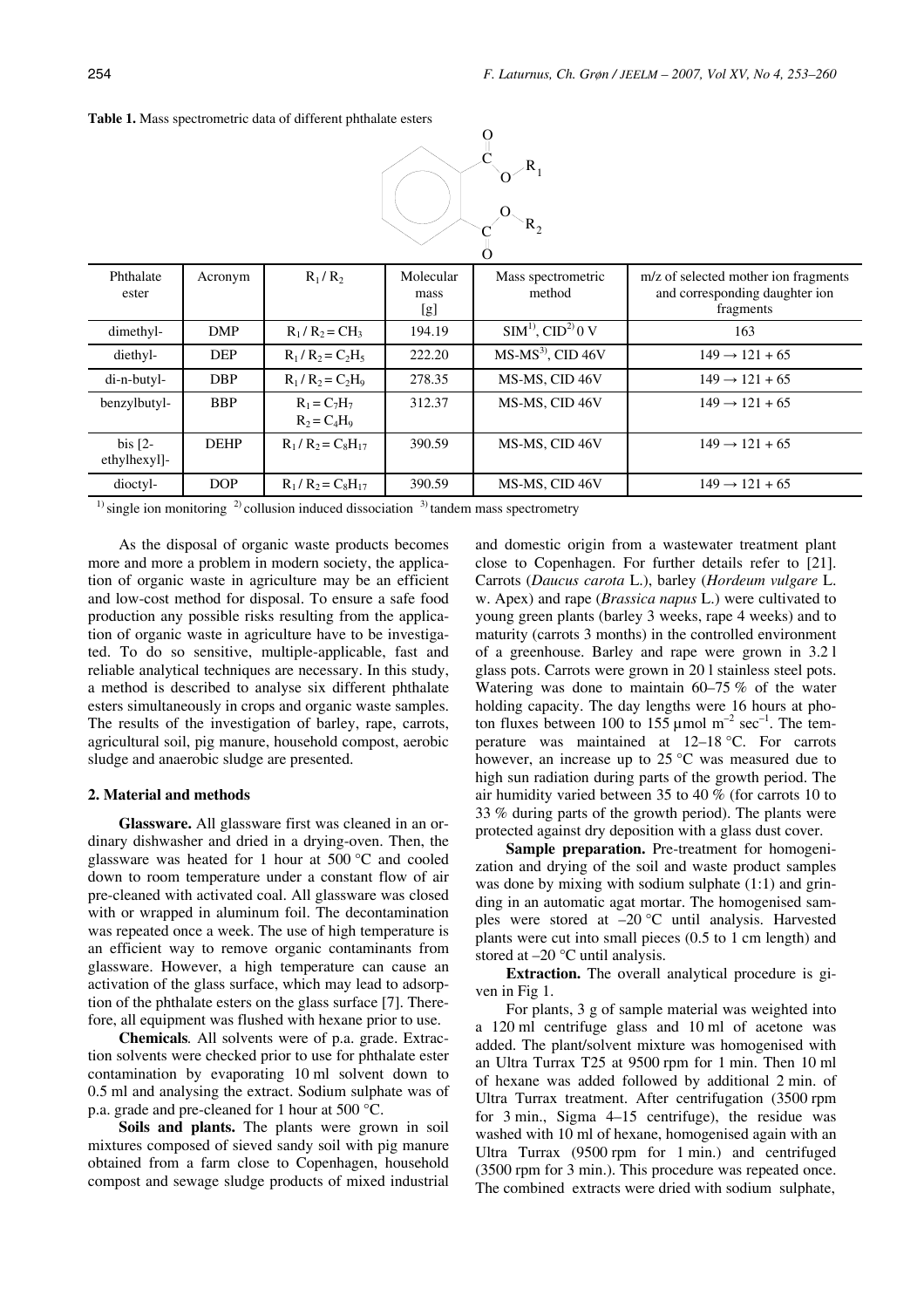

**Fig 1.** Work-up diagram for the determination of phthalate esters from soil, organic waste and crops

concentrated to 0.5 ml by evaporation under a stream of nitrogen (pre-cleaned over an OMI-2 gas cleaner, Supelco), and filled-up to 2 ml with hexane. To remove the polar compounds from the extract, a clean-up was done by solid phase extraction. A small glass column (6 ml) was packed with 1.5 g Florisil fixed between two polytetrafluoroethane (PTFE) frits. The SPE-column was washed with 10 ml hexane/acetone (1:1) and activated with 10 ml hexane/diethyl ether (1:1). After adding the extract, the non-polar compounds were eluted with 12 ml hexane/diethyl ether, and the extract was concentrated by evaporation with pre-cleaned nitrogen to a final volume of 2 ml. The extract was stored in vials at –20 °C until gas chromatographic analysis.

For soil and waste products, 1 to 3 g homogenised sample was extracted with 20 ml acetone/hexane  $(1:1)$ and 3 min. of Ultra Turrax treatment followed by 5 min sonification. After centrifugation (3 min. at 3500 rpm), the residue was washed with 10 ml of hexane, homogenised again with Ultra Turrax (9500 rpm for 1 min.) and 1 min. of sonification, and, finally, centrifuged (3500 rpm for 3 min.). This procedure was repeated once. The combined extracts were concentrated to 0.5 ml by pre-cleaned nitrogen and filled to 2 ml with hexane. To remove residues carried over from the soil extraction, the final extract was centrifuged (3500 rpm for 3 min.), and the residue was washed with 1.5 ml of hexane, sonificated (1 min.) and centrifuged. The combined extracts were

adjusted to 2 ml final volume and stored in vials at – 20 °C until gas chromatographic analysis.

**Gas chromatographic analysis.** Analysis and identification of the phthalate esters was done on a Varian STAR 3400 gas chromatograph equipped with an Varian Saturn III ion trap mass spectrometer with direct capillary interface and a Varian 8200cx autosampler. The injector was held at 250 °C and injections were done in splitless mode. For separation, an XTI-5 capillary column was used (Restek,  $l = 30$  m,  $ID = 0.25$  mm,  $d = 0.25$  µm) (see Fig 2 for a chromatogram).

The temperature programme was  $60^{\circ}$ C for 5 min., 20 °C min.<sup>-1</sup> to 340 °C, and kept at 340 °C for 3 min. The transfer line was kept at 280 °C. For detection and identification, the ion trap-tandem mass spectrometer was used in the non-resonance mode with collusion induced dissociation (CID). Excitation voltage was set to 46 V, and the excitation radio frequency (RF) storage level set to m/z 149. Additional parameters: manifold temperature 200 °C, A/M amplitude voltage 3.2 V, scan rate 1000 msec, isolation window 3.0 m/z, excitation time 25 msec, target value 5000, CID resonance wave 20 msec. Data on the parameters for analysing phthalate esters are given in Table 2.

**Quantification and quality control.** For quantification, dilution of the pure phthalate esters in isooctane were prepared and used for multi-point calibration curves. As controls, in each analytical series, one blank sample (procedure without a soil or plant sample) and one spiked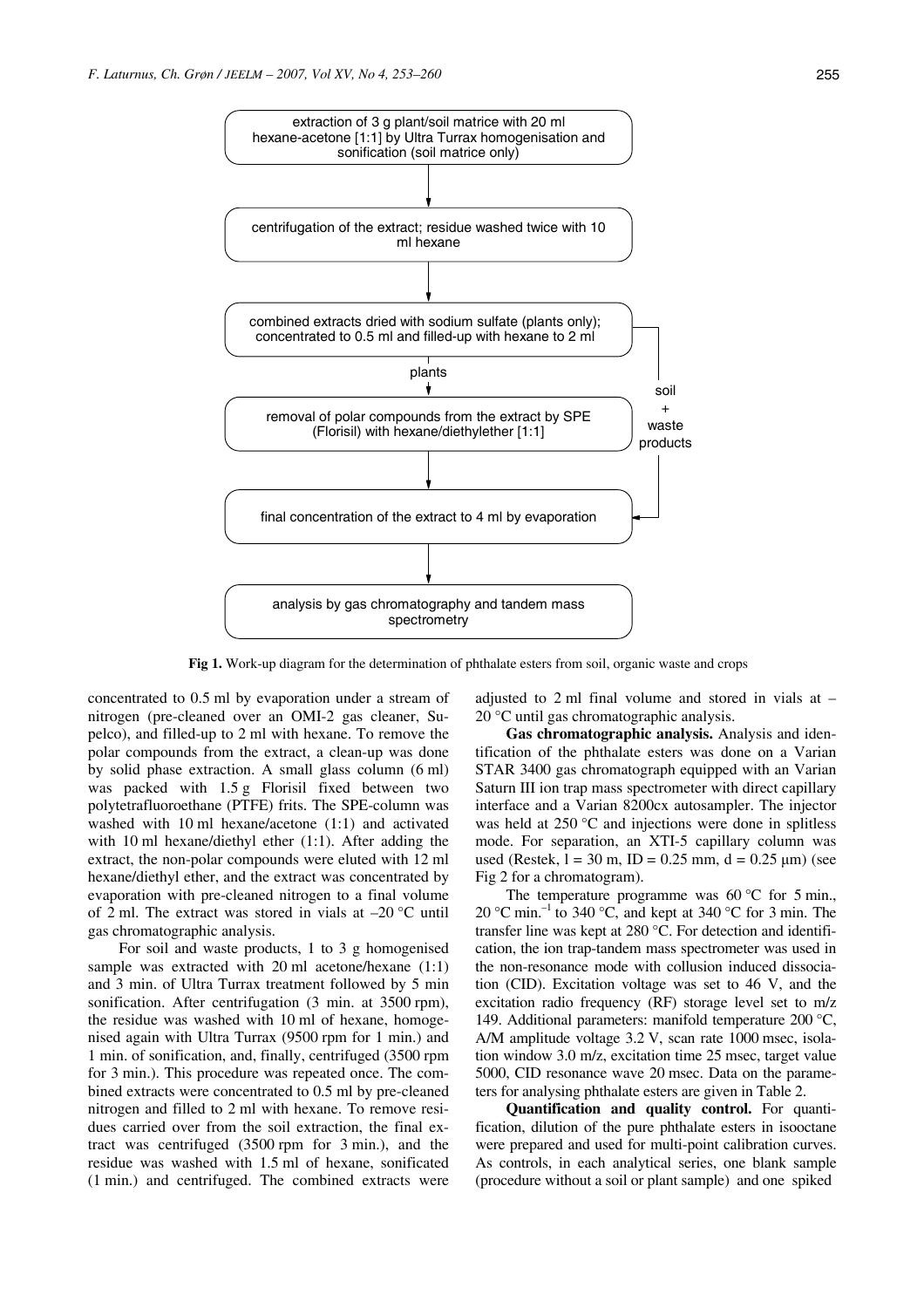

**Fig 2.** Total ion chromatogram of the phthalate esters investigated. RT = retention time in minutes

| Table 2. Instrumental detection limits, method blanks and recoveries of phthalate esters for different sample matrices. Values in |  |
|-----------------------------------------------------------------------------------------------------------------------------------|--|
| percent except detection limits and method blanks. In brackets the relative standard variation $s_{n-1}$ is given                 |  |

|                                                                  | <b>DMP</b>          | <b>DEP</b>    | <b>DBP</b>    | <b>BBP</b>     | <b>DEHP</b>      | <b>DOP</b>             |         |
|------------------------------------------------------------------|---------------------|---------------|---------------|----------------|------------------|------------------------|---------|
| instrumental detection limit (plants) <sup>1)3)</sup>            | $< 0.63^{4}$        | 3.81          | 9.53          | $< 1.58^{4}$   | 61.9             | $<$ 3.43 <sup>4)</sup> | $n = 4$ |
| instrumental detection limit (soil) <sup><math>1)3)</math></sup> | < 0.63 <sup>4</sup> | 3.26          | 3.27          | $< 1.58^{4}$   | 92.3             | $<$ 3.43 <sup>4)</sup> | $n = 3$ |
| method detection limit (plants) <sup>2)</sup>                    | $\mathbf{0}$        | $4.2 \pm 0.8$ | $9.3 \pm 2.1$ | $\overline{0}$ | $114.2 \pm 13.6$ | $\mathbf{0}$           | $n = 4$ |
| method detection limit $(soil)^2$                                | $\mathbf{0}$        | $4.3 \pm 0.6$ | $9.3 \pm 2.1$ | $\mathbf{0}$   | $43.0 \pm 17.2$  | $\mathbf{0}$           | $n = 3$ |
| recovery<br>no matrix<br>(soil method)                           | 78(2)               | 85(2)         | 81(8)         | 100(10)        | 89(4)            | 77(4)                  | $n = 3$ |
| recovery<br>no matrix<br>(plant method)                          | 65(6)               | 77(6)         | 92(9)         | 83(3)          | 85(3)            | 91(6)                  | $n = 3$ |
| recovery barley                                                  | 7(1)                | 71(10)        | 85(9)         | 79(4)          | 83 (12)          | 91(7)                  | $n = 3$ |
| recovery rape                                                    | 25(15)              | 66(16)        | 82(11)        | 81 (9)         | 85(13)           | 73(8)                  | $n = 3$ |
| recovery carrots -top                                            | 12(9)               | 65(6)         | 71(10)        | 76(4)          | 74 (9)           | 71(12)                 | $n = 4$ |
| recovery carrots – peel                                          | 31(9)               | 69(12)        | 82 (9)        | 87 (16)        | 79(8)            | 89 (18)                | $n = 4$ |
| recovery carrots – core                                          | 6(3)                | 72(15)        | 57(11)        | 75(9)          | 65(7)            | 92(11)                 | $n = 4$ |
| recovery soil                                                    | 103(21)             | 106(13)       | 113(15)       | 125(12)        | 109(10)          | 119(12)                | $n = 4$ |
| recovery pig manure                                              | 73(10)              | 83 (9)        | 93(8)         | 89 (16)        | 68 (15)          | 106(6)                 | $n = 4$ |
| recovery household compost                                       | 92(26)              | 82(19)        | 93(8)         | 89 (17)        | 64(22)           | 81 (11)                | $n = 4$ |
| recovery aerobic sludge                                          | 89 (20)             | 87 (19)       | 100(18)       | 121(19)        | 110(22)          | 95(11)                 | $n = 4$ |
| recovery anaerobic sludge                                        | 90(2)               | 88(3)         | 107(15)       | 123(25)        | 102(21)          | 104(9)                 | $n = 4$ |

<sup>1)</sup> μg kg<sup>-1</sup> wet weight <sup>2)</sup> ng per 4 ml final volume; day-by-day results

 $3)$  calculated from method blanks  $4)$  method blanks = 0; detection limit calculated from instrument detection limit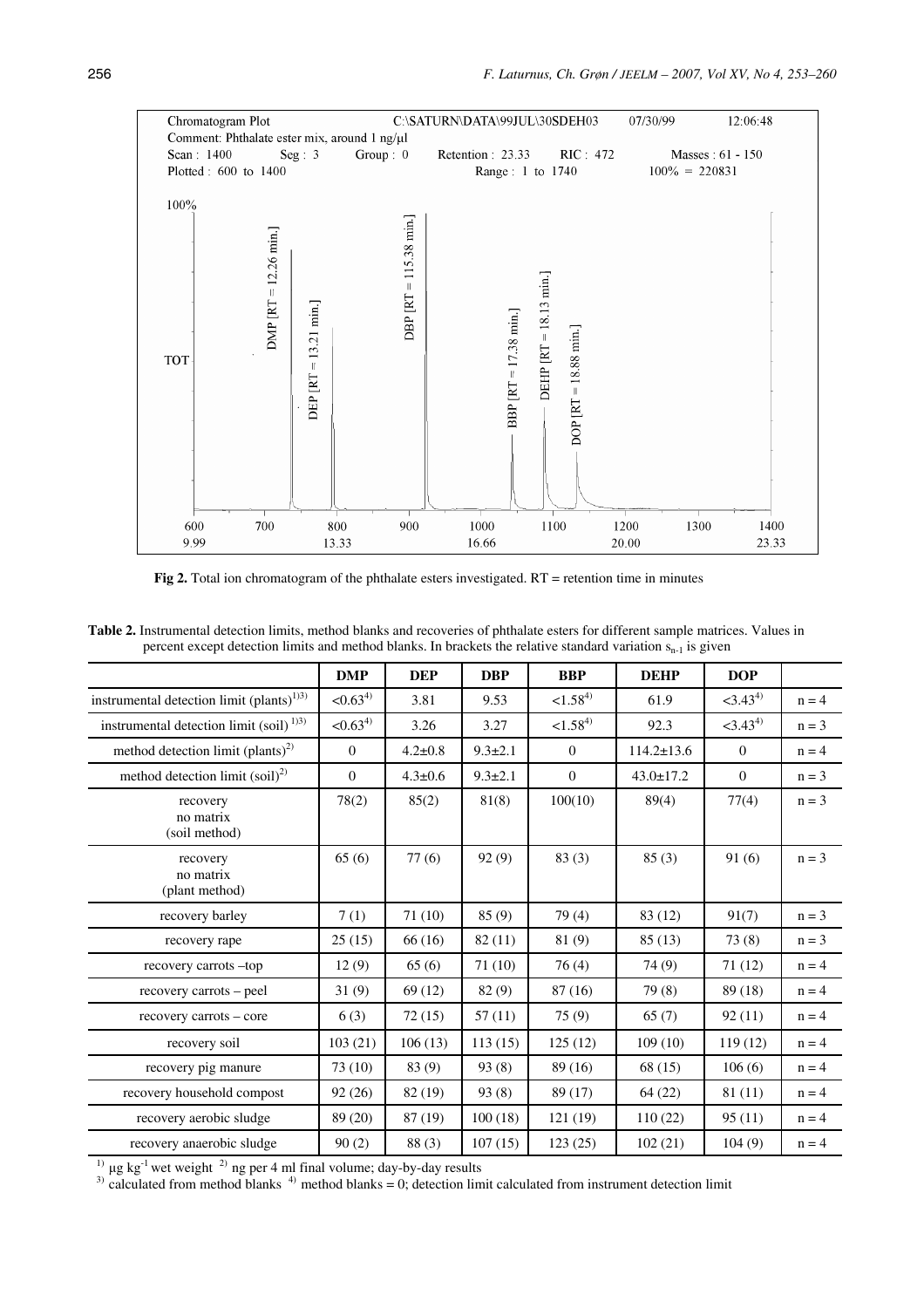plant or soil sample was analysed. Detection limits were obtained by analysing blank samples. Recoveries and repeatabilities were determined analysing samples with added known concentrations of phthalate esters for different matrices.

## **3. Results and discussion**

Ultra Turrax treatment was a highly efficient tool to access organic compounds in the plant samples. The colourless residue after the homogenisation indicated extraction on the cellular level, as, apparently, all chlorophyll was removed from the cells. Although Ultra Turrax was also applied with good results for the homogenisation of sludge and soil samples, Ultra Turrax treatment cannot be the best choice for soil samples, as the function of the Turrax blade became reduced after a while due to the loss of sharpness of the blade, which made it inefficient for future plant samples.

Ion trap-tandem mass spectrometry was a suitable detection system for the analysis of phthalate esters. By searching only for the mother ion peak m/z 149 (m/z 163 for DMP) for identification, cleaning steps can be reduced to a minimum. The use of other detection system, such as electron capture detection (ECD) or flame ionisation detection (FID) requires extensive clean-up procedures to avoid misinterpretation due to co-eluting compounds [7]. Tandem mass spectrometry in the non-resonance mode required the optimisation of the CID excitation voltage and the RF storage level [22]. A CID voltage of 46 V was found to be the best for the selected mother ions (Fig 3).



**Fig 3.** Voltage optimisation for the collusion-induced dissociation (CID) of phthalate esters with mother ion m/z 149

**Table 3.** Phthalate ester concentrations in different sample matrices. Values are  $\mu$ g kg<sup>-1</sup> wet weight  $\pm$  relative standard variation s<sub>n-1</sub>. Results not corrected for recoveries.

| matrix            | <b>DMP</b>    | <b>DEP</b>     | <b>DBP</b>     | <b>BBP</b>  | <b>DEHP</b>      | <b>DOP</b>     | replicates |
|-------------------|---------------|----------------|----------------|-------------|------------------|----------------|------------|
| barley            | bdl           | bdl            | $12\pm4$       | bdl         | bdl              | $2\pm 1$       | $n = 3$    |
| rape              | $2 \pm 1.4$   | $3+2.7$        | $5\pm1$        | bdl         | bdl              | bdl            | $n = 3$    |
| carrots-top       | $1.3 \pm 0.1$ | bdl            | $10\pm1$       | bdl         | $31\pm10$        | bdl            | $n = 3$    |
| $carrots - peel$  | $1\pm 0.1$    | bdl            | $23 + 4$       | $4 \pm 1.3$ | $84+31$          | $7\pm2$        | $n = 3$    |
| $carrots - core$  | bdl           | bdl            | $7\pm0.2$      | bdl         | bdl              | bdl            | $n = 3$    |
| soil              | bdl           | $9 \pm 0.5$    | $61\pm9$       | bdl         | $182 + 41$       | bdl            | $n = 3$    |
| pig manure        | bdl           | $22 \pm 5$     | $149+46$       | bdl         | $150 \pm 61$     | bdl            | $n = 3$    |
| household compost | bdl           | $461 \pm 8$    | $286 \pm 36$   | bdl         | $12204 \pm 708$  | $1235 \pm 145$ | $n = 3$    |
| aerobic sludge    | bdl           | $1525 \pm 106$ | $1304 \pm 327$ | $1167+202$  | $12,183\pm 1587$ | $1235 \pm 245$ | $n = 3$    |
| anaerobic sludge  | bdl           | $906\pm29$     | $577+67$       | bdl         | $20,438\pm 2978$ | bdl            | $n = 3$    |

bdl = below detection limit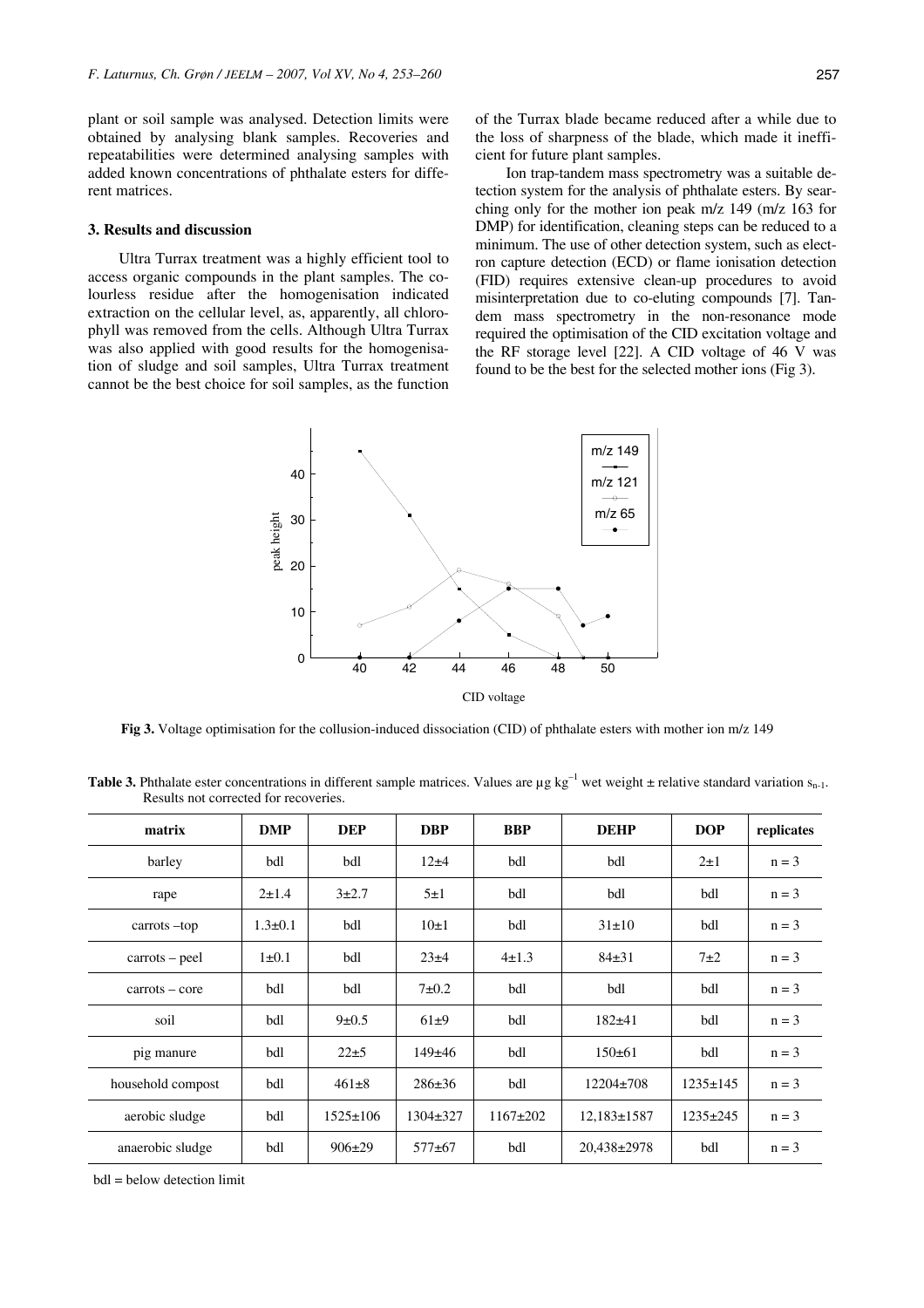With quantification of the single phthalate esters against individual calibration curves all the phthalates showed a narrow linear range. Dimethyl (DMP), diethyl (DEP) and di-n-butyl (DBP) phthalates had a linear range from 0 to 60 pg  $\mu L^{-1}$ . Benzylbutyl (BBP), bis [2-ethylhexyl] (DEHP) and dioctyl (DOP) phthalate had a linear range from 1 to 100 pg  $\mu L^{-1}$ . Thus, it was necessary to use suitable dilutions of the final extracts to keep within the linear ranges as required for robust quantification.

Method blanks and recoveries of different phthalate esters for various sample matrices are given in Table 2. For most of the phthalate esters, the recovery efficiency was more than 70 % (range between 6 to 125 %). Some recoveries exceeded 100 % probably due to point sources of the phthalate esters in the respective samples used for determining the recovery. The low recoveries obtained with the plant method for DMP and DEP is probably due to the loss of these most polar of the phthalate esters during the solid phase work up step of this version of the method. Therefore, the plant method should not be used for DMP and DEP.

The detection limits for most phthalates were in the range  $1-10 \mu g$  kg<sup>-1</sup> wet weight, but approaching  $100 \mu g kg^{-1}$  wet weight for DEHP. This is probably due to the ubiquitous occurrence of this phthalate causing blank and sample contamination at this level. The detection limits are sufficiently low for the soil and waste samples, but improvement might be needed to quantify the concentrations in all plant samples for all phthalates (Table 3). Repeateabilities were generally in the range of 5 to 20 % relative standard deviation and, thus, acceptable for analysis of compounds of known ubiquitous occurrence with a complex method.

The analysis of crops and organic waste products for phthalate esters showed the occurrence of DEHP in the highest concentrations especially in the organic waste products (Table 3). This finding is not astonishing as DEHP is one of the mostly used phthalate esters [23]. Due to its low volatility, stability and plasticizer properties DEHP is produced up to  $20x10^6$  tons per year [23]. Monitoring of DEHP in the environment is important as this compound is highly hydrophobic leading to increasing accumulation in the soil and plants. Furthermore, DEHP is suspected of being endocrine disrupters [24].

Due to increasing production of organic waste products and the need to find a sustainable and economical methods of waste disposal, the application in agriculture may be an efficient and low-cost method for disposal. However, this solution also involves risks regarding accumulation in the soil after sewage sludge application, followed by uptake into crops and a possible transfer to humans via the food chain [25]. The analysis of plants grown in the soil amended with organic wastes showed concentrations below 100  $\mu$ g kg<sup>-1</sup> wet weight for all phthalates, with the highest concentrations in carrot peel.

# **4. Conclusion**

The use of Ultra Turrax extraction, solid phase extraction and ion trap tandem mass spectrometry detection gave a fast and reliable method for the investigation of different phthalate esters in a variety of waste and crop matrices. The detection limits were in the range of 1 to  $10 \mu g kg^{-1}$  wet weight, except for DEHP that had a detection limit approaching 100 kg–1 wet weight. Repeatabilities were 5 to 20 % relative standard deviation, and recoveries were from 6 to 100 %, depending on the compound analysed. However, except for the polar phthalate esters DMP and DEP, the recoveries were above 70 %. The analysis of plants grown in the soil amended with organic wastes showed concentrations below 100  $\mu$ g kg<sup>-1</sup> wet weight for all phthalates, with the highest concentrations in carrot peel. However, although phthalate esters are ubiquitous in the environment due to a widespread use and high release are the concentrations determined in the crops well below food contaminant maximum concentrations as defined by the European Commission, for example, for BBP 30 mg  $kg^{-1}$  food, for DEHP 1.5 mg  $kg^{-1}$  food, for DBP 0.3 mg  $kg^{-1}$  food [26].

# **Acknowledgements**

We gratefully acknowledge the help of Ingelis Larson for laboratory assistant. The work was financed by grants from the Danish Environmental Protection Agency and the Danish Strategic Environmental Research Program. FL gratefully acknowledge a fellowship of the Hanse Institute for Advanced Studies, Germany. This publication contributes to COST Action 859 on Phytotechnologies to promote sustainable land use and improve food safety. COST 859 is financed by the European Science Foundation (ESF).

## **References**

- 1. SMITH, S. R. *Agricultural recycling of sewage sludge in the environment.* CAB International, Wallingford, 1996.
- 2. STAPLES, C.; PETERSON, D.; PARKERTON, T.; ADAMS, W. The environmental fate of phthalate esters: a literature review. *Chemosphere*, 1997, 35, p 667–749.
- 3. RITSEMA, R.; COFINO, W. P.; FRINTROP, P. C. M.; BRINKMAN, U. A. T. Trace level analysis of phthalate esters. *Chemosphere*, 1989, 18, p 2161–2175.
- 4. BROWN, D.; THOMPSON, R. S.; STEWART, K. M.; CROUDACE, C. P.; GILLINGS, E. The effect of phthalate ester plasticizers on the emergence of the midge (Chironomus riparius) from treated sediments. *Chemosphere*, 1996, 32, p 2177–2187.
- 5. JIANLONG, W.; PING, L.; HANCHANG, S.; YI, Q. Kinetics of biodegradation of phthalic acid esters in continuous culture system*. Chemosphere*, 1998, 37, p 257–264.
- 6. WAMS, T. J. Diethylhexylphthalates as an environmental contaminant – a review. *Science of the Total Environment*, 1987, 66, p 1–16.
- 7. FURTMANN, K. Phthalates in surface water: a method for routine trace level analysis. *Fresenius Journal of Analytical Chemistry*, 1994, 348, p 291–296.
- 8. RAY, L. E.; MURRAY, H. E.; GIAM, C. S. Organic pollutants in marine samples from Portland, Maine. *Chemosphere*, 1983, 12, p 1031–1038.
- 9. HOLADOVÁ, K.; HAJSLOVÁ, J. A comparison of different ways of sample preparation for the determination of phthalic acid esters in water and plant matrices. *International Journal of Environmental Analytical Chemistry*, 1995, 59, p 43–57.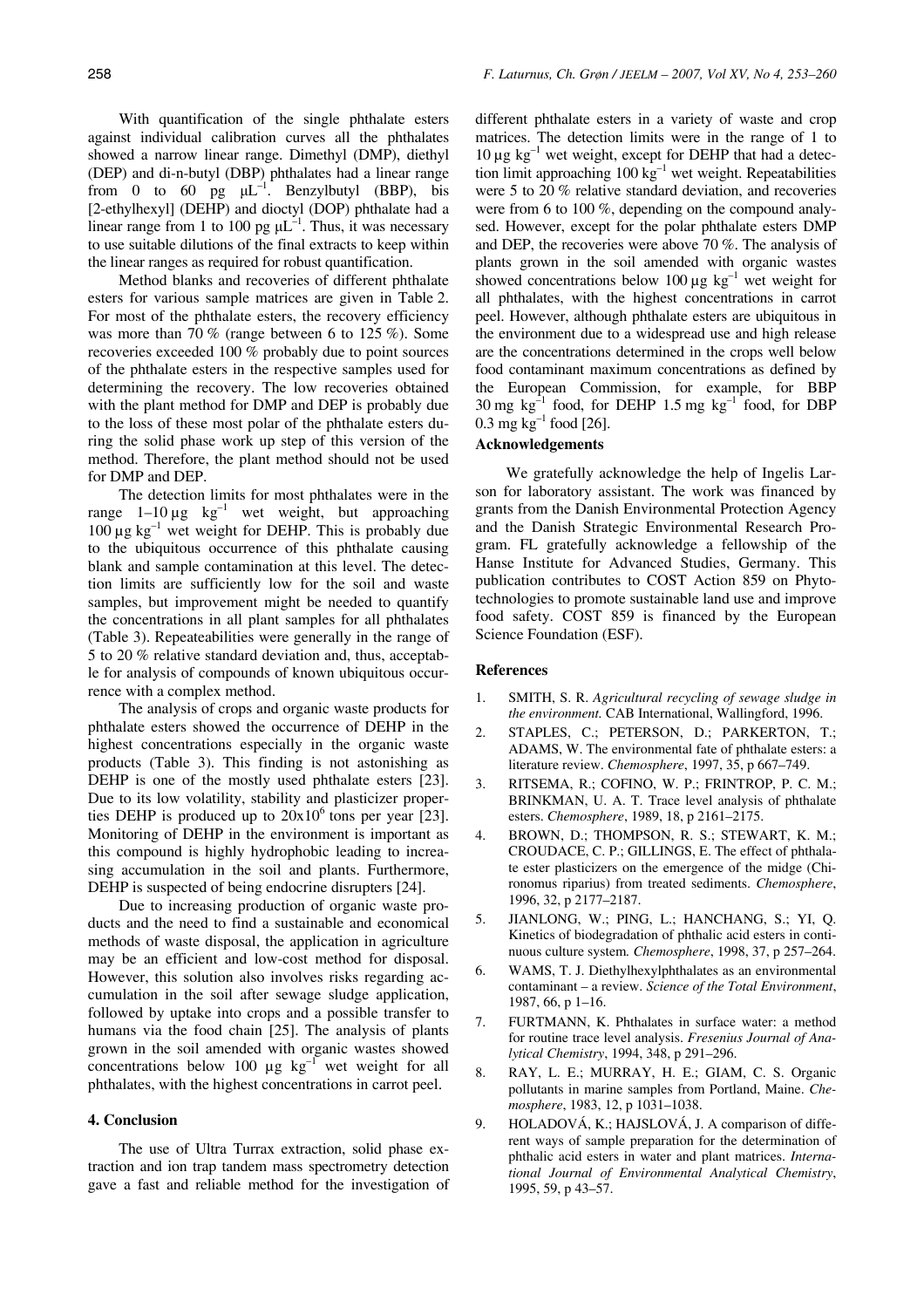- 10. MÜLLER, J.; KÖRDEL, W. Occurrence and fate of phthalates in soil and plants. *Science of the Total Environment*, 1993, Supplement, p 431–437.
- 11. BRUMLEY, W. C.; SHAFTER, E. M.; TILLANDER, P. E. Determination of phthalates in water and soil by mass spectrometry under chemical ionization conditions with isobutene as a reagent gas. *Journal of AOAC International*, 1994, 77, p 1230–1236.
- 12. JENG, W. Phthalate esters in marine sediments around Taiwan. *Acta Oceanographica Taiwanica*, 1986, 17, p 61– 88.
- 13. DORNEY, J. R.; WEBER, J. B.; OVERCASH, M. R.; STREK, H. J. Plant uptake and soil retention of phthalic acid applied to Norfolk sandy loam. *Journal of Agricultural and Food Chemistry*, 1985, 33, p 398–403.
- 14. SCHMITZER, J. L.; SCHEUNERT, I.; KORTE, F. Fate of bis (2-ethylhexyl)[14C] phthalate in laboratory and outdoor soil-plant systems. *Journal of Agricultural and Food Chemistry*, 1988, 36, p 210–215.
- 15. LOPEZ-AVILA, V.; MILANES, J.; BECKERT, W. F. Single Laboratory evaluation of method 8060 for the determination of phthalates in environmental samples. *Journal Association of Official Analytical Chemists*, 1991, 74, p 793–808.
- 16. BABIC, S.; PETROVIC, M.; KASTELAN-MACAN, M. Ultrasonic extraction of pesticides from soil. *Journal of Chromatography A*, 1998, 823, p 3–9.
- 17. HEEMKEN, O. P.; THEOBALD, N.; WENCLAWIAK, B. W. Comparison of ASE and SFE with Soxhlet, Sonication, and Methanolic Saponification Extractions for the Determination of Organic Micropollutants in Marine Particulate Matter. *Analytical Chemistry*, 1997, 69, p 2171– 2180.
- 18. WAGROWSKI, D. M.; HITES, R. A. Polycyclic aromatic hydrocarbons accumulation in urban, suburban, and rural vegetation. *Environmental Science & Technology*, 1997, 31, p 279–282.
- 19. WILD, S. R.; BERROW, M. L.; MCGRATH, S. P.; JONES, K. C. Polynuclear aromatic hydrocarbons in crops from long-term field experiments amended with sewage sludge. *Environmental Pollution*, 1992, 76, p 25– 32.
- 20. SHEA, P .J.; WEBER, J. B.; OVERCASH, M. R. Uptake and phytotoxicity of di-n-butyl phthalate in corn (Zea mays). *Bulletin of Environmental Contamination and Toxicology*, 1982, 29, p 153–158.
- 21. GRØN, C.; LATURNUS, F.; MORTENSEN, G. K.; EGSGAARD, H.; BENNETZEN, S.; SAMSØE-PETERSEN, L.; AMBUS, P.; JENSEN, E. J. Plant uptake of LAS and DEHP from sludge*-*amended soil. In Lipnick, R.; Muir, D.; Hermens, J. (Eds). *Persistent Bioaccumulative Toxic Chemicals: Fate and Exposure*. ACS Symp. Ser. 772, American Chemical Society, Washington D. C., 2000, p 99–111.
- 22. STEEN, R. J. C. A.; FRERIKS, I. L.; COFINO, W. P.; BRINKMANN, U. A. T. Large-volume injection in gas chromatography-ion trap tandem mass spectrometry for the determination of pesticides in the marine environment at low ng/l lever. *Analytica Chimica Acta*, 1997, 353, p 153–163.
- 23. BAGO, B.; MARTIN, Y.; MEJIA, G.; BROTOPUIG, F.; DIAZ-FERRERO, J.; AGUT, M.; COMELLAS, L. Di-(2 ethylhexyl) phthalate in sewage sludge and post-treated sludge: Quantitative determination by HRGC-MS and mass spectral characterization. *Chemosphere*, 2005, 59, p 1191–1195.
- 24. WARING, R. H.; HARRIS, R. M. Endocrine disrupters: A human risk? *Molecular and Cellular Endocrinology*, 2005, 244, p 2–9.
- 25. LATURNUS, F.; VON ARNOLD, K.; GRØN, C. Organic Contaminants from Sewage Sludge Applied to Agricultural Soils – False Alarm Regarding Possible Problems for Food Safety? *ESPR – Environmental Science and Pollution Research*, 2007, 14, p 53–60.
- 26. Commission Directive 2007/19/EC of 2 April 2007 amending Directive 2002/72/EC relating to plastic materials and articles intended to come into contact with food and Council Directive 85/572/EEC laying down the list of simulants to be used for testing migration of constituents of plastic materials and articles intended to come into contact with foodstuffs.

# **ORGANINI**Ų **ATLIEK**Ų **PRODUKTAI ŽEM**Ė**S** Ū**KYJE – ATLIEK**Ų **SUDEDAMOSIOS DALIES** *PHTHALE* **ESTERI**Ų **SISTEMOJE DIRVOŽEMIS–PAS**Ė**LIAI MONITORINGAS CHROMATOGRAFIJOS IR JON**Ų **POR**Ų **IŠD**Ė**STYTOS MAS**Ė**S SPEKTROMETRIJOS B**Ū**DU**

## **F. Laturnus and Ch. Grøn**

## Santrauka

Aprašytas metodas yra skirtas *phthalate* esterių monitoringui organinių atliekų produktuose, žemės ūkio dirvožemyje ir pasėliuose. Junginiams nuo bandinio terpės atskirti buvo taikyta tirpiklio ekstrakcija, *Ultra Turrax* homogenizacija ir sonifikacija. Kietosios fazės ekstrakcija buvo taikyta valymui, o identifikacijai – dujų chromatografija su išdėstytos masės spektrometru. Šiuo metodu šešių rūšių *phthalate* esteriai buvo nustatyti įvairiose terpėse. Identifikacijos ribos buvo 1–10 µg kg–1 šlapiosios masės, išskyrus *DEHP* atveju, kurio nustatymo riba artima 100 µg kg–1 šlapiosios masės. Pakartojimai skyrėsi nuo reliatyvaus standartinio 5–20 %. Atkūrimas buvo 6–100 %, atsižvelgiant į junginių suskaidymą. Tačiau, išskyrus polinių *phthalate DMP* ir *DEP* atvejus, atkūrimas buvo 70 %. Metodo pagrįstumas buvo pademonstruotas, atliekant *phthalate* tyrinėjimus miežiuose, rapsuose, morkose, žemės ūkio dirvožemyje, aerobiniame ir anaerobiniame dumble, namų ūkio komposte ir kiaulių mėšle.

**Reikšminiai žodžiai:** *phthalate* esteriai, nutekamųjų vandenų dumblas, išdėstytos masės spektrometras, jonų poros, žemės ūkis.